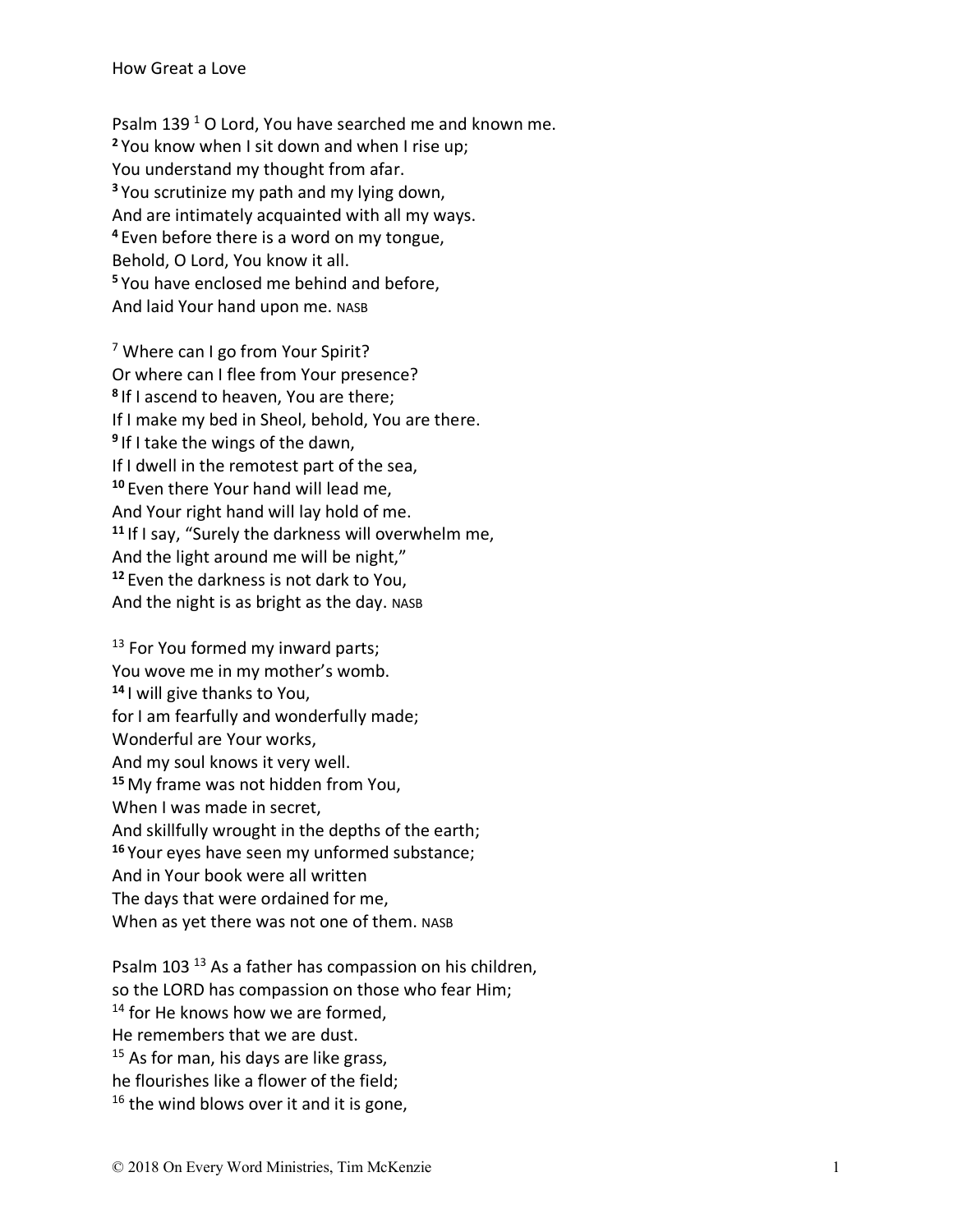and its place remembers it no more. <sup>17</sup> But from everlasting to everlasting the LORD'S love is with those who fear Him, and His righteousness with their children's children— NASB

1 John 3<sup>1</sup> See how great a love the Father has lavished on us, that we should be called children of God! NIV

Eph 1 **<sup>7</sup>** He is so rich in kindness and grace that He purchased our freedom with the blood of Jesus and forgave our sins! NLT

John 3 **<sup>16</sup>**For God so loved the world that He gave His one and only Son, that whoever believes in Him shall not perish but have eternal life. NIV

Isa 55 6 Seek the Lord while He may be found; call upon Him while He is near. NASB

Rom 10<sup>13</sup> for everyone who calls on the name of the Lord will be saved. ESV

Psalm 145<sup>8</sup> The Lord is gracious and compassionate, slow to anger and rich in love! NIV

Psalm 103<sup>11</sup> For as high as the heavens are above the earth, so great is His love for those who fear Him; **<sup>12</sup>** as far as the east is from the west, so far has He removed our transgressions from us. NASB

Psalm 103<sup>1</sup> Bless the Lord, O my soul, And all that is within me, bless His holy name. **<sup>2</sup>** Bless the Lord, O my soul, And forget none of His benefits; **<sup>3</sup>**Who pardons all your iniquities, Who heals all your diseases; **<sup>4</sup>**Who redeems your life from the pit, Who crowns you with lovingkindness and compassion; **<sup>5</sup>**Who satisfies your years with good things, So that your youth is renewed like the eagle. NASB

Psalm 31:24 Be strong and let your heart take courage, all you who hope in the Lord. NASB

Isa 61:3 ...[For He] will bestow on [us] a crown of beauty instead of ashes, the oil of joy instead of mourning, and a garment of praise instead of a spirit of despair. [We] shall be called oaks of righteousness, a planting of the Lord for the display of his splendor. NIV

Psalm 8<sup>1a</sup> O Lord, our Lord, how majestic is Your name in all the earth! NASB